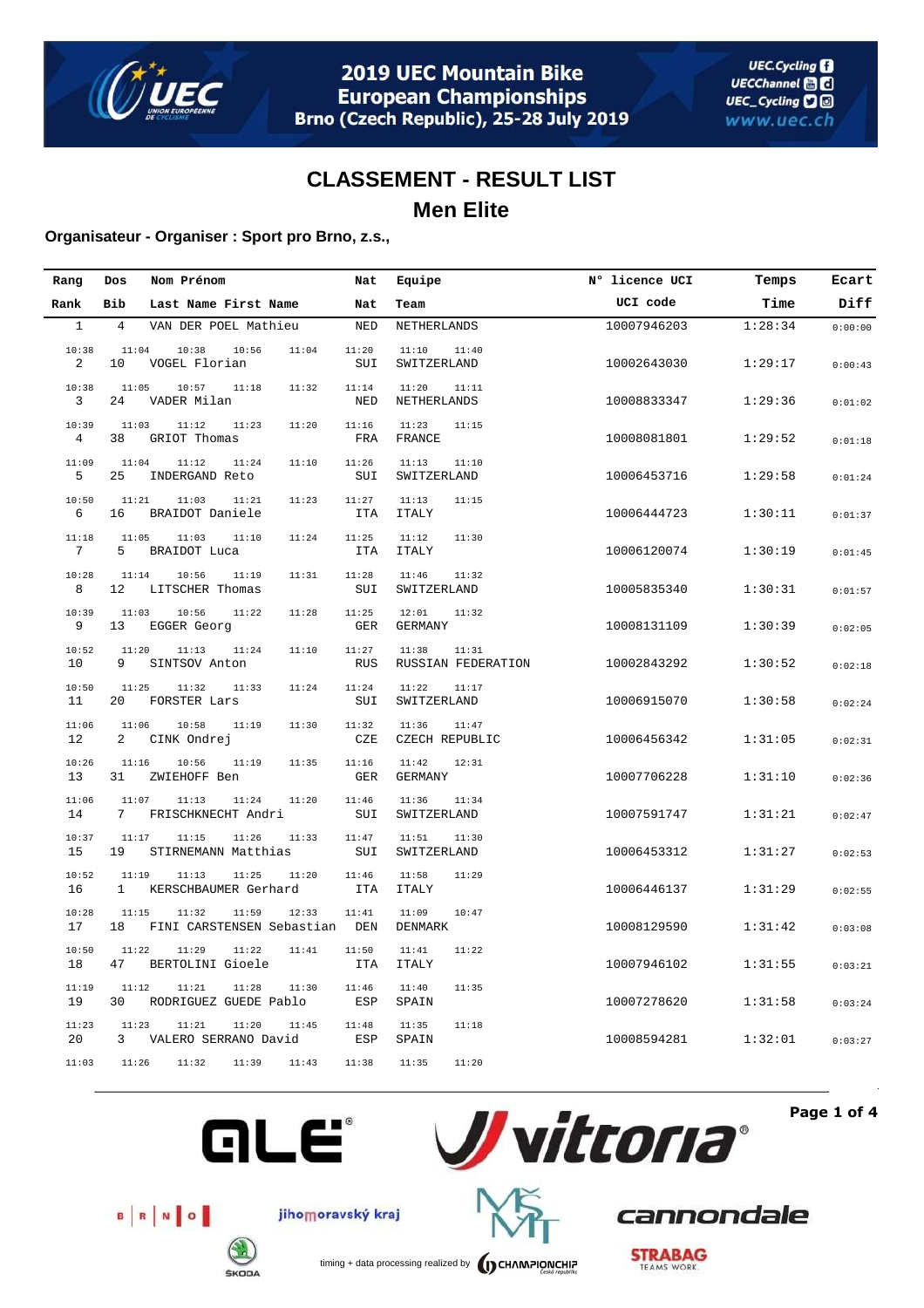

### **Organisateur - Organiser : Sport pro Brno, z.s.,**

| Rang        | Dos         | Nom Prénom                              | Nat                          | Equipe                               | N° licence UCI | Temps   | Ecart   |
|-------------|-------------|-----------------------------------------|------------------------------|--------------------------------------|----------------|---------|---------|
| Rank        | Bib         | Last Name First Name                    | Nat                          | Team                                 | UCI code       | Time    | Diff    |
| 21          | 37          | HAGSTAD Erik                            | <b>NOR</b>                   | NORWAY                               | 10008875379    | 1:32:02 | 0:03:28 |
| 11:21<br>22 | 11:23<br>35 | 11:24<br>11:31<br><b>BLUMS Martins</b>  | 11:44<br>11:41<br>LAT        | 11:32<br>11:21<br>LATVIA             | 10008119890    | 1:32:11 | 0:03:37 |
| 11:24<br>23 | 11:06<br>39 | 11:11<br>11:22<br>SCHWARZBAUER Luca     | 11:45<br>11:47<br><b>GER</b> | 11:45<br>11:47<br><b>GERMANY</b>     | 10008816674    | 1:32:18 | 0:03:44 |
| 11:04<br>24 | 11:19<br>23 | 11:26<br>11:34<br>PANHUYZEN Kevin       | 11:43<br>11:51<br>BEL        | 11:40<br>11:37<br><b>BELGIUM</b>     | 10007672781    | 1:32:39 | 0:04:05 |
| 11:19<br>25 | 11:25<br>61 | 11:32<br>11:34<br>STOŠEK Martin         | 11:40<br>11:35<br>CZE        | 11:40<br>11:50<br>CZECH REPUBLIC     | 10007649644    | 1:32:48 | 0:04:14 |
| 11:20<br>26 | 11:04<br>28 | 11:16<br>11:39<br>COLLEDANI Nadir       | 11:31<br>11:43<br><b>ITA</b> | 12:18<br>11:52<br><b>ITALY</b>       | 10007946001    | 1:33:16 | 0:04:42 |
| 11:05<br>27 | 11:27<br>17 | 11:26<br>11:22<br>RAGGL Gregor          | 11:30<br>11:45<br>AUT        | 11:53<br>12:45<br>AUSTRIA            | 10006801906    | 1:33:53 | 0:05:19 |
| 10:59<br>28 | 11:44<br>21 | 12:00<br>12:05<br>HARING Martin         | 11:45<br>11:43<br><b>SVK</b> | 11:53<br>11:40<br>SLOVAKIA           | 10005540195    | 1:33:59 | 0:05:25 |
| 11:31<br>29 | 11:32<br>27 | 11:40<br>11:50<br>PARTI András          | 11:54<br>11:48<br>HUN        | 11:59<br>11:41<br>HUNGARY            | 10004031140    | 1:34:16 | 0:05:42 |
| 11:37<br>30 | 11:18<br>58 | 11:36<br>11:45<br>TABACCHI Mirko        | 11:49<br>11:54<br><b>ITA</b> | 12:09<br>12:04<br><b>ITALY</b>       | 10006914060    | 1:34:20 | 0:05:46 |
| 11:18<br>31 | 11:26<br>49 | 11:24<br>11:20<br>KULHAVÝ Jaroslav      | 11:55<br>12:19<br>CZE        | 12:27<br>12:05<br>CZECH REPUBLIC     | 10002782365    | 1:34:22 | 0:05:48 |
| 11:54<br>32 | 11:39<br>48 | 11:31<br>11:56<br>SCHULTE-LÜNZUM Markus | 11:58<br>11:53<br><b>GER</b> | 11:45<br>11:41<br><b>GERMANY</b>     | 10006447753    | 1:34:27 | 0:05:53 |
| 11:32<br>33 | 11:25<br>14 | 12:43<br>12:18<br>ŠKARNITZL Jan         | 11:45<br>11:39<br>CZE        | 11:38<br>11:23<br>CZECH REPUBLIC     | 10003279691    | 1:35:02 | 0:06:28 |
| 11:03<br>34 | 11:20<br>11 | 11:34<br>12:03<br>WAWAK Bartlomiej      | 12:06<br>12:26<br>POL        | 12:14<br>12:13<br>POLAND             | 10007312366    | 1:35:21 | 0:06:47 |
| 12:04<br>35 | 11:32<br>34 | 11:33<br>11:39<br>LOO Martin            | 12:07<br>11:58<br>EST        | 12:03<br>12:21<br><b>ESTONIA</b>     | 10005494426    | 1:35:29 | 0:06:55 |
| 11:54<br>36 | 11:13<br>29 | 11:36<br>11:49<br>DUBAU Joshua          | 11:49<br>11:53<br>FRA        | 11:54<br>13:16<br>FRANCE             | 10008749582    | 1:36:05 | 0:07:31 |
| 11:07<br>37 | 11:16<br>22 | 11:53<br>12:32<br>FUMIC Manuel          | 12:31<br>12:15<br><b>GER</b> | 12:08<br>12:17<br><b>GERMANY</b>     | 10002455700    | 1:36:20 | 0:07:46 |
| 11:04<br>38 | 11:08<br>43 | 11:44<br>11:57<br>COSTA Mário           | 12:32<br>12:38<br>POR        | 12:48<br>12:24<br>PORTUGAL           | 10006807158    | 1:36:29 | 0:07:55 |
| 11:25<br>39 | 11:35<br>59 | 11:56<br>11:53<br>BSCHERER Moritz       | 11:48<br>12:12<br>AUT        | 12:37<br>12:59<br>AUSTRIA            | 10008814755    | 1:36:58 | 0:08:24 |
| 11:46<br>40 | 11:36<br>54 | 11:56<br>11:59<br>FILATOV Ivan          | 12:10<br>12:38<br>RUS        | 12:31<br>12:17<br>RUSSIAN FEDERATION | 10009250750    | 1:37:06 | 0:08:32 |
| 11:34       | 11:44       | 12:11<br>12:00                          | 12:07<br>12:30               | 12:38<br>12:17                       |                |         |         |



**Page 2 of 4**



jihomoravský kraj



**GLE®** 

timing + data processing realized by **CHAMPIONCHIP** 

**STRABAG** 

cannondale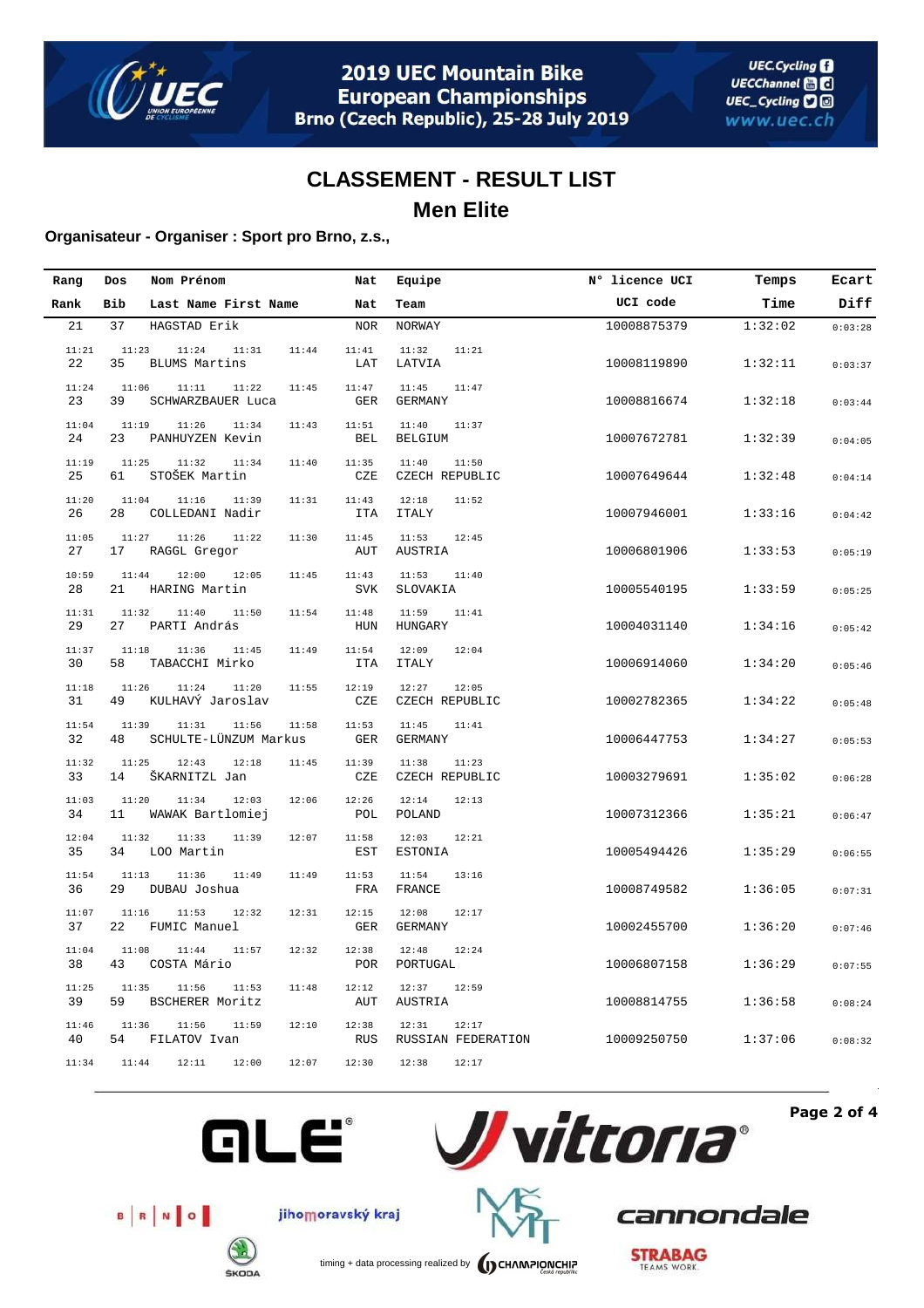

### **Organisateur - Organiser : Sport pro Brno, z.s.,**

| Rang        | Dos         | Nom Prénom                                       | Nat                 | Equipe                               | N° licence UCI | Temps      | Ecart   |
|-------------|-------------|--------------------------------------------------|---------------------|--------------------------------------|----------------|------------|---------|
| Rank        | Bib         | Last Name First Name                             | Nat                 | Team                                 | UCI code       | Time       | Diff    |
| 41          | 52          | PAPRSTKA Tomáš                                   | CZE                 | CZECH REPUBLIC                       | 10006629528    | 1:37:26    | 0:08:52 |
| 11:55<br>42 | 11:39<br>40 | 11:49<br>12:07<br>12:14<br>TITARENKO Dmytro      | 12:24<br>UKR        | 12:43<br>12:31<br>UKRAINE            | 10006764722    | 1:37:45    | 0:09:11 |
| 11:37<br>43 | 11:47<br>46 | 11:45<br>11:52<br>11:58<br>ROSA David            | 12:26<br>POR        | 13:14<br>13:02<br>PORTUGAL           | 10004111871    | 1:39:15    | 0:10:41 |
| 11:45<br>44 | 11:37<br>51 | 12:00<br>12:07<br>12:27<br>BOREDSKIY Ruslan      | 12:44<br><b>RUS</b> | 12:29<br>14:01<br>RUSSIAN FEDERATION | 10007707844    |            | $-1$ R  |
| 11:24<br>45 | 11:37<br>32 | 11:55<br>12:34<br>12:56<br>FANGER Martin         | 13:07<br>SUI        | 46:25<br>SWITZERLAND                 | 10003643443    |            | $-1$ R  |
| 11:18<br>46 | 11:12<br>45 | 11:46<br>12:32<br>13:17<br>NAGLIČ Rok            | 13:47<br><b>SLO</b> | 46:07<br>SLOVENIA                    | 10009079180    |            | $-2 R$  |
| 11:51<br>47 | 11:57<br>62 | 12:17<br>12:17<br>12:54<br>VAVILOV Arsentii      | 58:45<br><b>RUS</b> | RUSSIAN FEDERATION                   | 10008818900    |            | $-3 R$  |
| 11:32<br>48 | 12:16<br>6  | 12:42<br>13:24<br>10:08<br>MARKT Karl            | AUT                 | AUSTRIA                              | 10003917366    |            | $-3 R$  |
| 11:18<br>49 | 11:37<br>44 | 12:38<br>13:53<br>10:38<br>PALUMBY Zsombor       | HUN                 | HUNGARY                              | 10008821223    |            | $-3 R$  |
| 11:46<br>50 | 11:58<br>33 | 10:37<br>12:38<br>13:06<br>COLOMA NICOLAS Carlos | ESP                 | SPAIN                                | 10003560789    |            | $-3 R$  |
| 15:19<br>51 | 11:44<br>66 | 12:04<br>12:04<br>08:55<br>KOBES Lukáš           | CZE                 | CZECH REPUBLIC                       | 10008822435    |            | $-3 R$  |
| 11:45<br>52 | 11:46<br>69 | 14:42<br>12:34<br>09:19<br>SKLENARIK Filip       | SVK                 | SLOVAKIA                             | 10009372305    |            | $-4$ R  |
| 12:20<br>53 | 13:04<br>65 | 13:20<br>21:24<br>PACEVICIUS Sarunas             | LIT                 | LITHUANIA                            | 10010080102    |            | $-4$ R  |
| 12:33<br>54 | 13:10<br>63 | 20:51<br>13:34<br>BESAHA Mikhail                 | <b>BLR</b>          | <b>BELARUS</b>                       | 10007909322    |            | $-4 R$  |
| 12:44<br>55 | 13:47<br>50 | 13:31<br>20:08<br>KONIAIEV Oleksandr             | UKR                 | UKRAINE                              | 10087695660    |            | $-4$ R  |
| 12:24       | 14:07<br>74 | 13:57<br>19:44<br>IVANOV Alex                    | <b>BUL</b>          | <b>BULGARIA</b>                      | 10061639238    | <b>DNF</b> |         |
| 12:15       | 13:05<br>41 | 14:10<br>VASTL Jan                               | CZE                 | CZECH REPUBLIC                       | 10007995410    | <b>DNF</b> |         |
| 11:33       | 11:26<br>56 | MILTIADIS Andreas                                | <b>CYP</b>          | <b>CYPRUS</b>                        | 10010664324    | <b>DNF</b> |         |
| 13:33       | 13:38<br>57 | GLAJZA Ondrej                                    | SVK                 | SLOVAKIA                             | 10007582855    | <b>DNF</b> |         |
| 12:21       | 8           | <b>SCHUERMANS Jens</b>                           | BEL                 | <b>BELGIUM</b>                       | 10007338133    | <b>DNF</b> |         |
| 10:39       |             |                                                  |                     |                                      |                |            |         |



**Page 3 of 4**



**ŠKODA** 

jihomoravský kraj



timing + data processing realized by **CHAMPIONCHIP** 

**STRABAG** 

cannondale